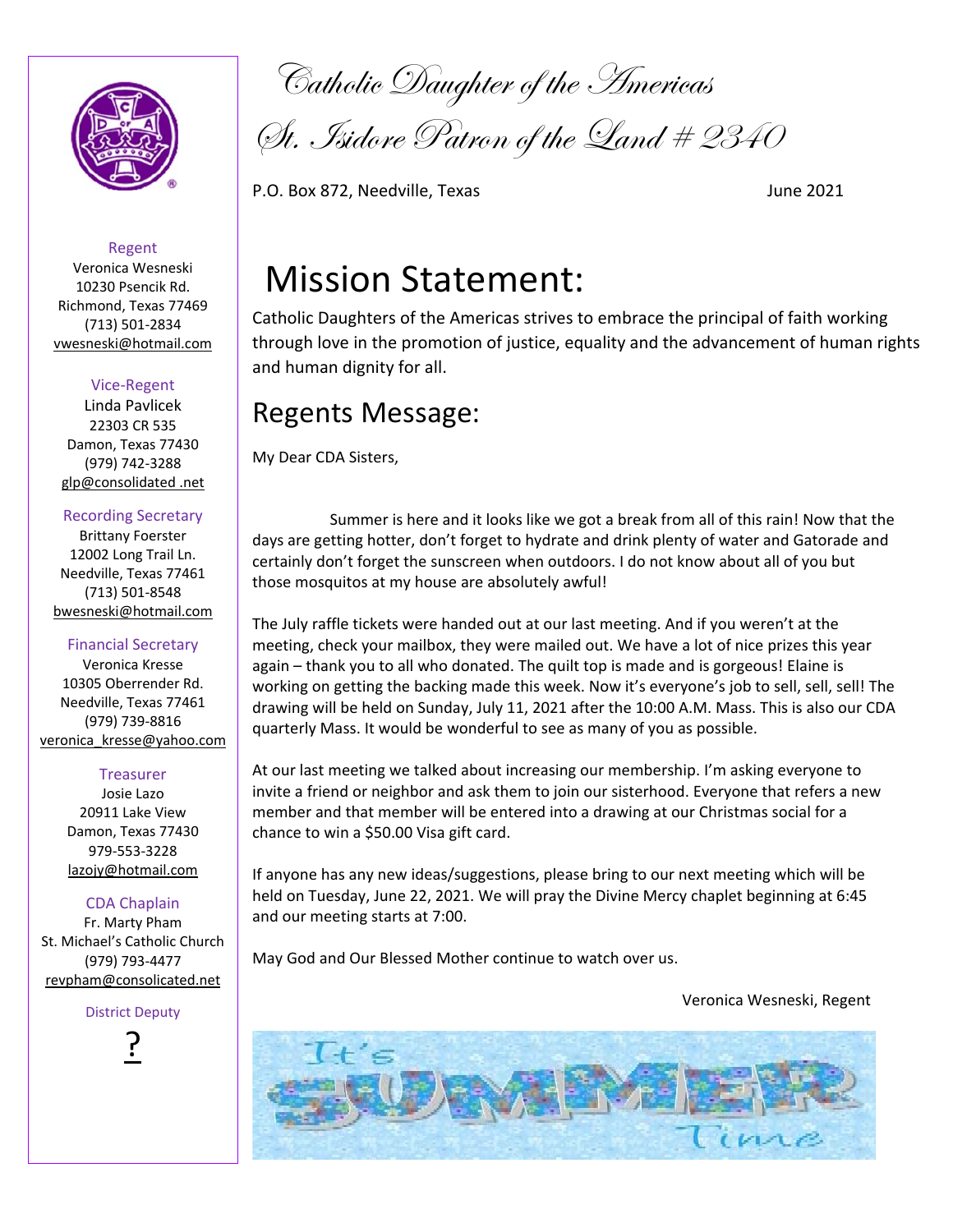

## 2019‐2021

## Texas State Officers

 *State Regent* Rebecca Brown "Most blessed are you Luke 1:42

 *First Vice State Regent*  Carolyn Ritchey

# *Second Vice State Regent*  Terrie Vacek

 *State Secretary*  Virginia Olsovsky

# *State Treasurer*  Della Garza

 *State Chaplain*  Daniel Cardinal DiNardo

*Associate State Chaplain*  Father Victor Perez

# *State News*

State news (taken from the June 2021 Lonestar Messenger)

The message from our outgoing State Regent, Melodie Brunt, is to volunteer. She suggested to call the church office – volunteer to help with teaching religion classes or possibly take the Holy Eucharist to a shut in. "We are Catholic Daughters. We don't sit around watching a show. We don't sit around checking out Facebook. We are the movers and shakers of our parishes, our communities and our state. Get out there and get busy."

Melodie also thanked everyone that prayed for her and Bill during the past two years. She said that while we all have challenges. But we all came through, maybe with a few bumps and bruises, but we came through. "So now lets get out there and listen for these fateful words: Good and faithful servants."

Submitted by: Veronica Wesneski, Regent



## May Meeting Highlights

- July Raffle tickets where passed out to those that were at the meeting, and the rest will be mailed or can come by Jo's office and pick them up. The drawing will be held on July 11, 2021 after the 10 am Mass, which also will be our Quarterly Communion.
- Seniors enjoyed the luncheon and were given visor clips. Three seniors were given our scholarships: Jacob Webb‐ \$500.00, Sarah Norman ‐ \$400.00 and Clayton Pavlicek ‐ \$300.00. Congratulations to all of them.
- We have 66 members and 6 are unpaid at this time.
- 2021 dues are \$25.00, in 2022 we will be raising our dues to \$27.00, as the State dues have gone up.
- \$15.00 Attendance Drawing was Jan Vacek, but she was not present.

## **Sorry Have To Be Present To Win**

We sang happy birthday to our May Birthday's.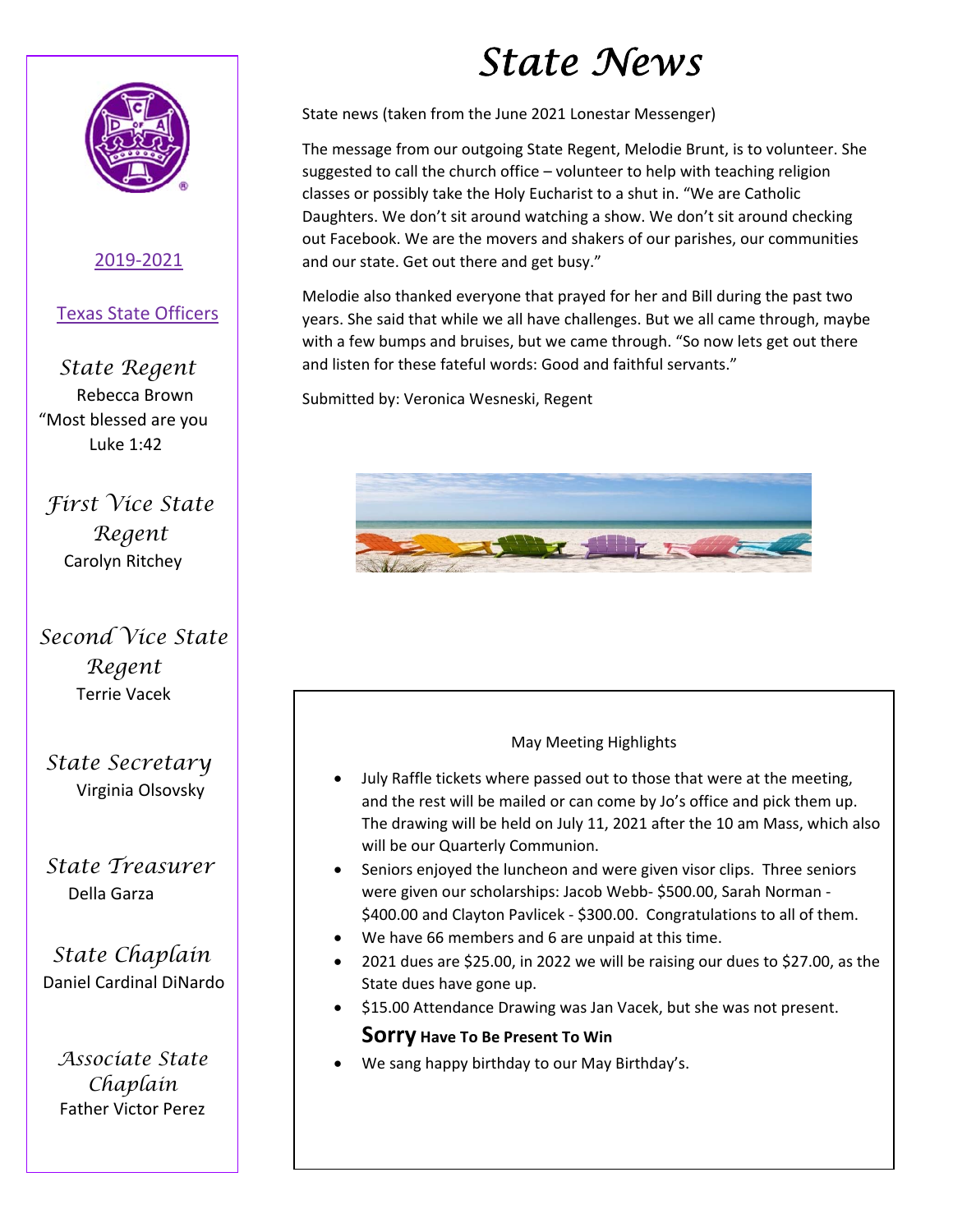

## **Prayer List:**

Please add these members and families to your personal prayers.

Mary Alice Arredondo Jody Buchta State Regent, Melodie Brunt Melody Krejci Josie Lazo Julia Mueck LaVerne Mueck Rusty Neuendorff Beverly Petrusek Alice Poncik Joe Rosales, Sr. Annie Schilhab Dorothy Schulte Hannah Slaughter Carolyn Stariha Kathy Taylor Natalie & Harold Wesneski Robert Zacek

Nursing Home Residents All CDA Members, Living & Deceased All Military Personnel & First Responders



Please note, this list has been revised. If you need to add someone, Please notify our Newsletter editor, Jo Svatek 281‐750‐2064.

# *National News:*

National news (taken from the National Website, www.catholicdaughters.org)

 When I was browsing through the National website, I came across this membership prayer and thought how fitting.

Membership prayer by Dawn Fortenberry

Heavenly Father, as we venture into growing our membership, we come before You asking for Your guidance, wisdom and support. Fill us with Your grace, Lord God, as we make contact with others. Remind us that all we do, all that we accomplish is for the pursuit of truth for the greater glory of Your kingdom, and for the service of humanity. Guide our hearts….our words…..our actions, to be a shining light for all to see. May the face of Christ shine through. We ask Your Mother, our patroness, by her powerful intercession to be with us as we witness to others. We ask all these things in Your Most Holy name. Amen.

Submitted by: Veronica Wesneski, Regent



# Prayer of the Sick

Lear Jesus, Healer of the Sick, I turn to You in this time of illness. Alleviate my worry and sorrow with Your gentle love and grant me the grace and strength to accept this burden. I place my worries in Your hands. I place myself in Your care and humbly ask that You restore me to health again. Above all, grant me the grace to acknowledge Your holy will and know that You love me and are with me in this, my most difficult time.

Amen.



# 2020‐2022 National Officers

**National Regent** Sherry Nilles "Let all you do be done with love" 1 Cor 16:14

> **National Regent Elect**  Emily Guilherme

**Second Vice National Regent**  Essie Walker

**National Secretary‐Treasurer**  Connie Dronette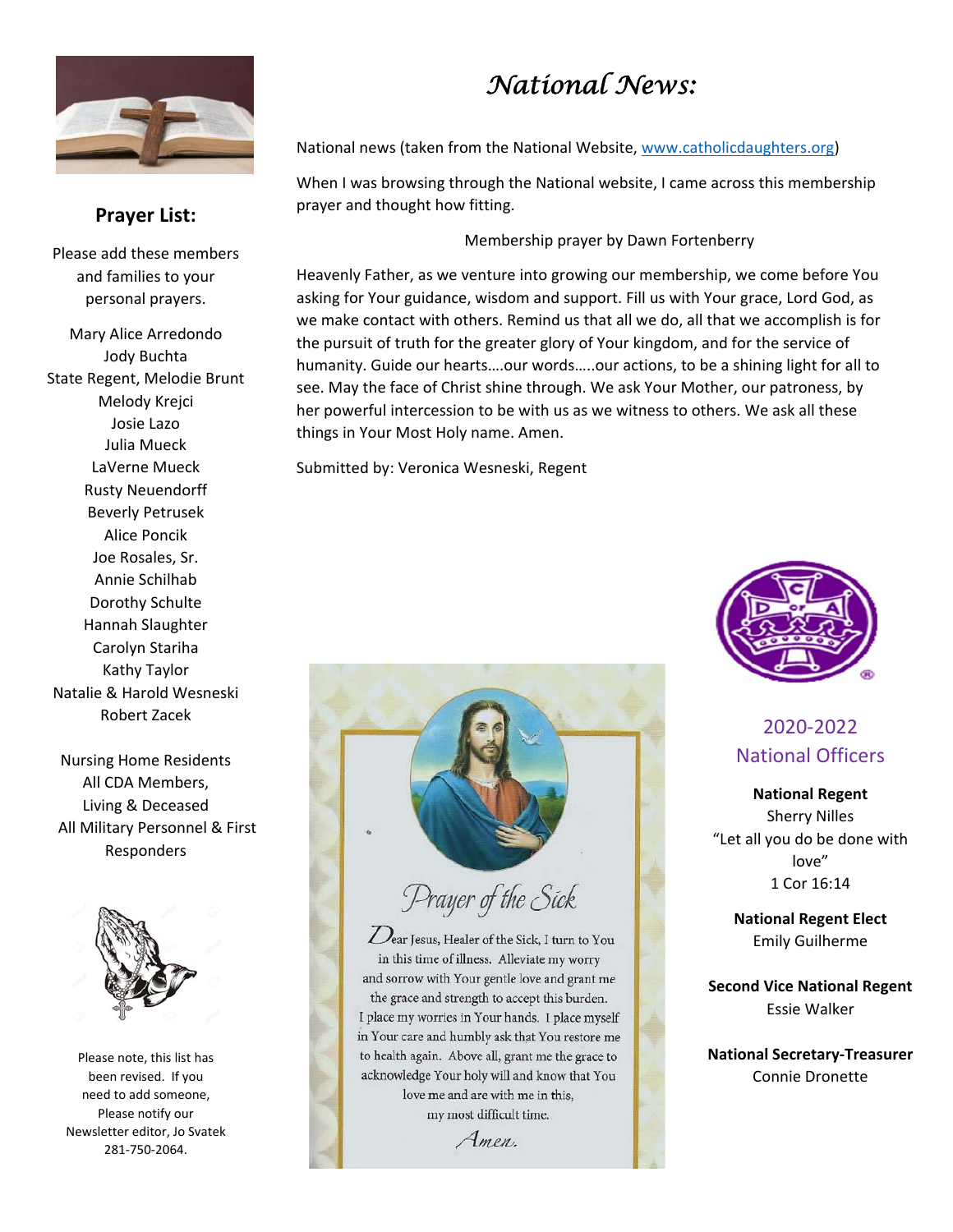

# REFRESHMENTS

# Not at this time.



Zelma Groze (8) Ann Ferguson (13) Olga Ortiz (18) Sandy Kohleffel (21) Linda Pavlicek (24)

*July* 

Mary Arredondo (13) Jeanette McDaniel (21) Esmeralda Sanchez (22)

## *August*

Alice Poncik (1) Debra Asselin (6) Arlene Eickmann (9) Paula Vecera (9) Taylor Wesneski (10) Dona Stransky (15) Joyce Wendel (15) Loretta Myska (20)



# Recipe of the Month



2‐1/2 cups vanilla ice cream ¼ cup coconut milk 8 ounces crushed pineapple in pineapple juice undrained ¼ cup Cream of Coconut ¼ cup rum Shredded sweetened coconut flakes whipped cream and maraschino cherries for garnish

Instructions:

- Place about two tablespoons of the cream of coconut into a small shallow plate and the coconut flakes into a small shallow bowl.
- Put the rims of the serving glasses into the cream of coconut, making sure to place a good amount all along the rim.
- Place the glasses into the coconut flakes and completely cover the rim.
- Put the ice cream, pineapple, coconut milk, cream of coconut and rum into t the blender.
- Blend until completely mixed and smooth.
- Gently pour into garnished serving glasses, top with whipped cream and a cherry, if desired and serve immediately.

# Committees/Chairmen

| Budget                  | Julia Mueck, Kathy Taylor, Elaine Veselka     |
|-------------------------|-----------------------------------------------|
| <b>Financial Review</b> | Julia Mueck, Vivian Jedlicka, Frances Klepec, |
|                         | Elaine Veselka, Kathy Taylor and all officers |
| Membership              | Damon: Linda Pavlicek & Patricia Barak        |
|                         | Needville: Julia Mueck                        |
| Newsletter              | Jo Svatek                                     |
| Quality of Life         | Shirley Kaminski                              |
| Spiritual               | Elaine Veselka                                |
| <b>Standing Rules</b>   | Jo Svatek and all the Officers                |
| Youth in Education      | <b>Francis Klepec</b>                         |
| Senior Breakfast/Lunch  | Brittany Foerster & Caitlin Shipp             |
| <b>Fundraising</b>      | Teresa Kopycinski & Josie Lazo                |
| July Raffle             | Kathy Taylor & Jo Svatek                      |
| Super Bowl Sunday       | Jo Svatek, Kathy Taylor & Julia Mueck         |
|                         |                                               |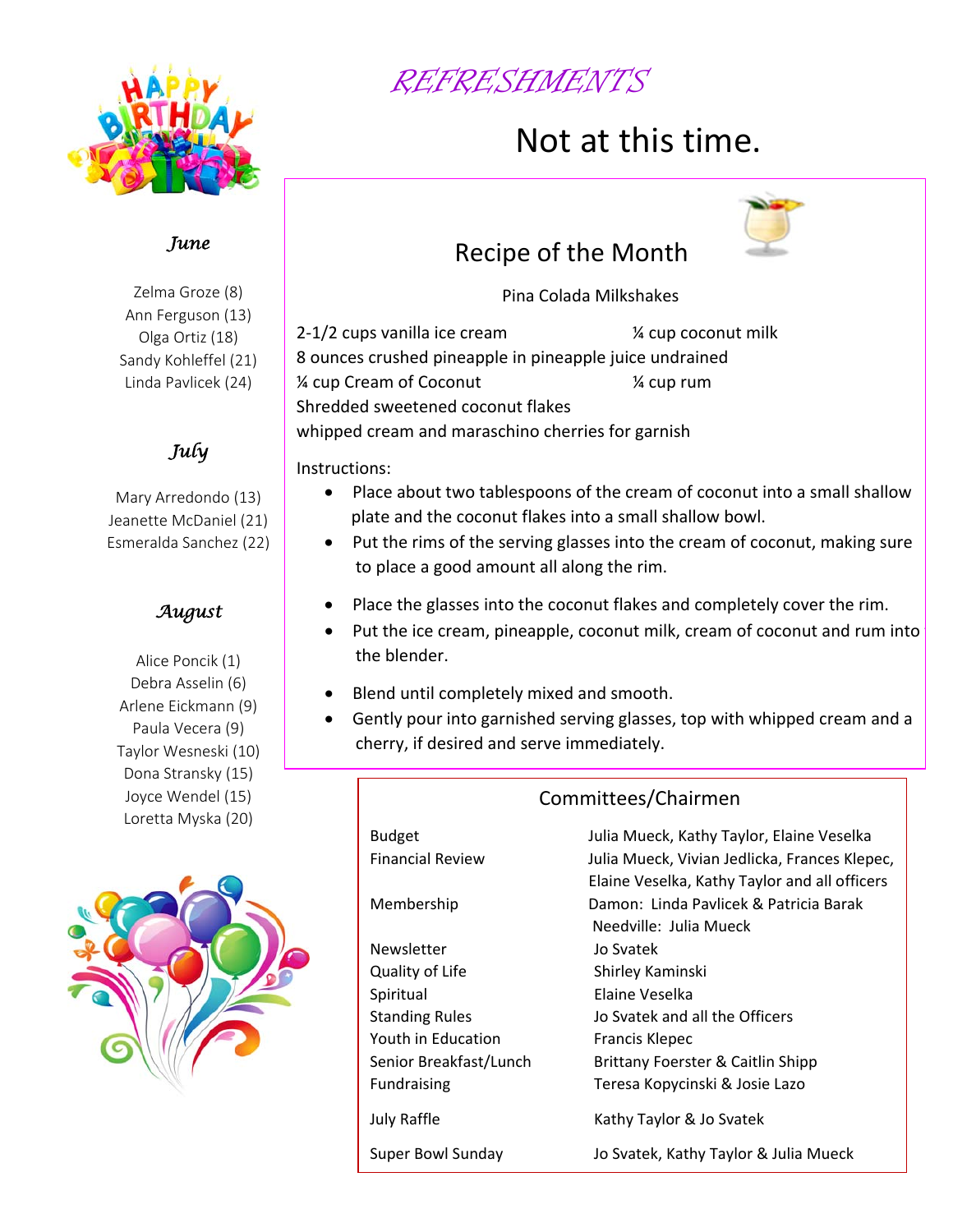## Dates to Remember

Patriotic Rosary first Tuesday of each month after 5:30 pm Mass

| Chaplet of Divine Mercy Before Meeting 6:45pm | June 22    |
|-----------------------------------------------|------------|
| Regular Meeting 7:00 pm                       | June 22    |
| $4th$ of July                                 | July 4     |
| July Raffle Drawing & Quarterly Communion     | July 11    |
| Month of July - Summer Break                  | No Meeting |
| Back to School - First Day                    | August 23  |
| Chaplet of Divine Mercy Before Meeting 6:45pm | August 24  |
| Regular Meeting 7:00 pm                       | August 24  |
| Confirmation (10:00am Mass)                   | October 3  |
|                                               |            |





## **\*\*\* News You Need to Know \*\*\***

#### **Prayer Cards:**

\* \$2.50 ea. from Linda Pavlicek or Kathy Taylor for our Court

\* \$3.00 ea. from Shirley Kaminski for ACCW. Court must sell \$50 per year to be able to enter Senior Scholarships.

#### **CDA Sales:**

\* Our homemade noodles are on sale at Needville Feed .

\* Religious Articles are on sale every 3rd weekend of the month. Volunteers are needed. Contact Shirley Kaminski (979‐793‐6638)

\*\* Find Texas CDA on Facebook and join to keep up with all the State CDA news! You will need our Regents name (Veronica Wesneski) and our Court Name/Number to join

VOLUNTEERS are always needed……..

## **State Mission Statement**

The members of the State Court love Christ and His Church and are dedicated to leading others to Christ and to His service through The Catholic Daughter of the Americas.



Pray the Rosary Daily for The World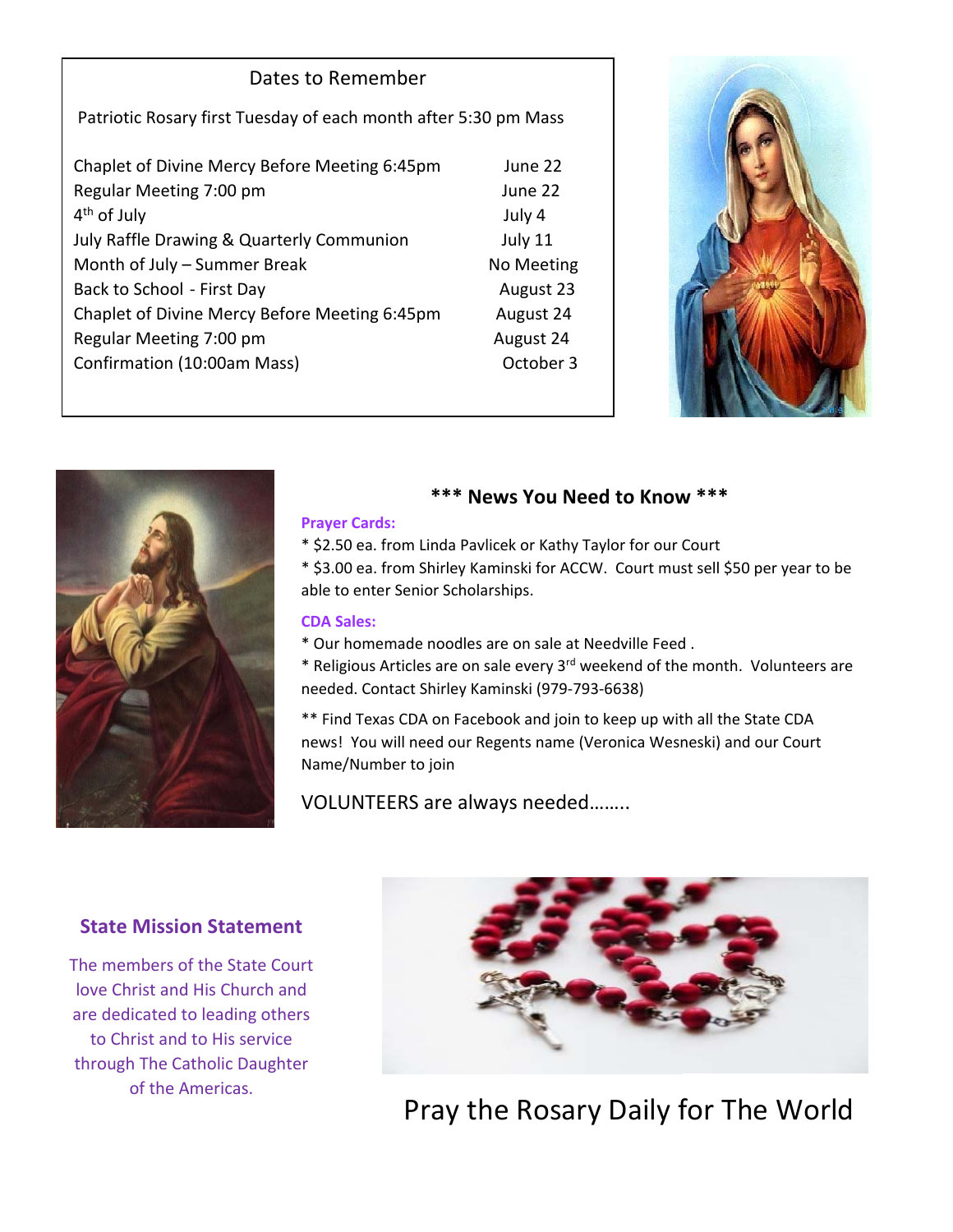June Spotlight

This month we are spotlighting our CCE Seniors

We honored them with a luncheon and presented three scholarships.

Jacob Webb ‐ \$500.00 Sarah Norman ‐ \$400.00 Clayton Pavlicek ‐ \$300.00



# *Congratulations*

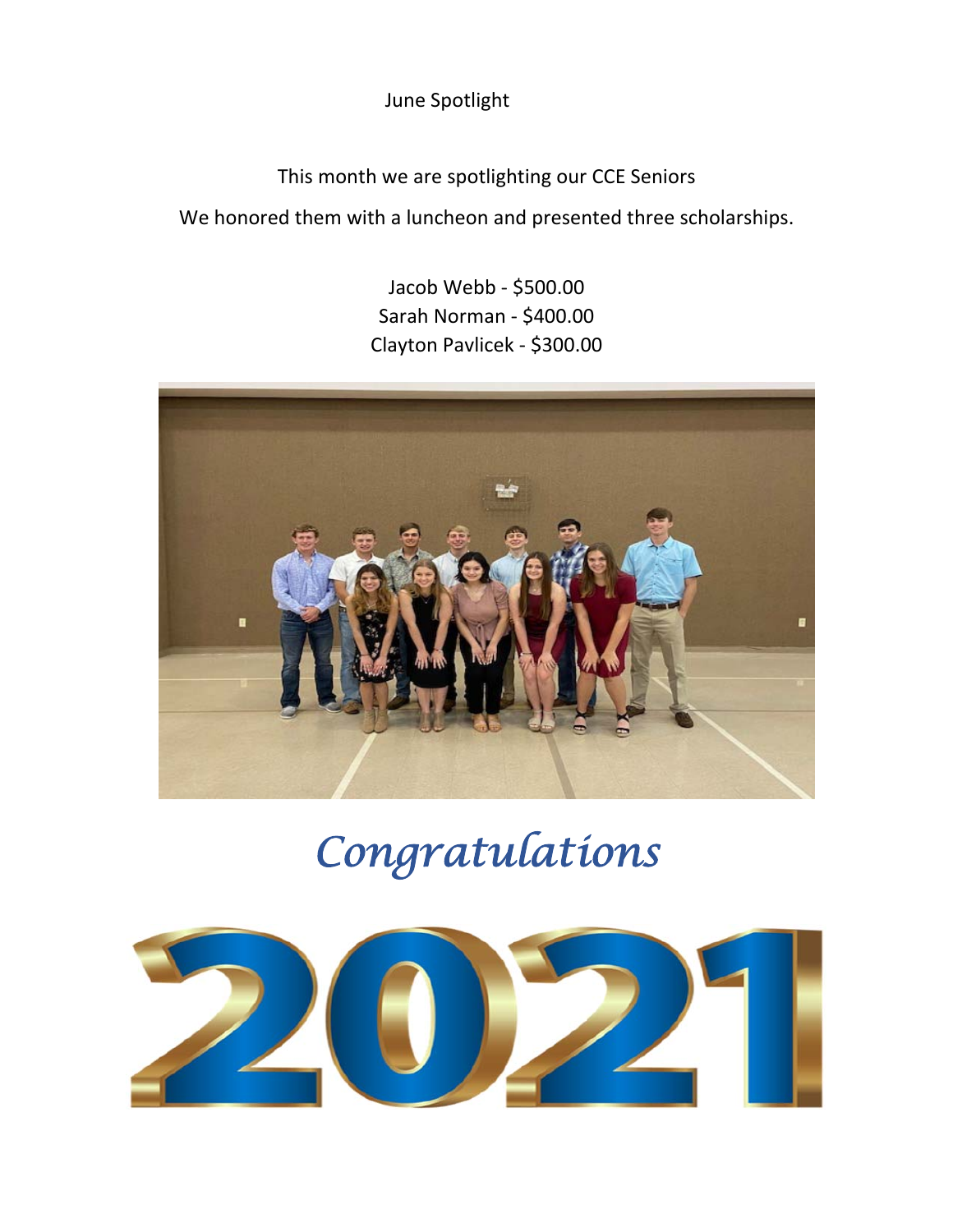

Congratulations

Grandma, Elaine Veselka. Her daughter, Holly and son‐in‐law Mike Martin, gave the Veselka's a grandson, Nicholai Frederick Martin. He weighted in at a whopping 9 pounds 3 ounces and 22 inches long.



Congratulations

Jane Slaughter on the arrival of her Great niece.



# Prayers

This is a picture of Kathy Taylor's Foot. Progress is being made. She is now in a boot, doing PT and on the road to recovery. She fell and broke her ankle on Monday April 26, 2021. Please keep her in your prayers. Long road to recovery.

# Deepest Sympathy

To the Svatek Family, on June 3rd Agnes Labay, Sister‐in‐law, of Jo Svatek and a CDA Sister of Nada, Texas, went to see her Lord and Savior.



May she rest in peace.